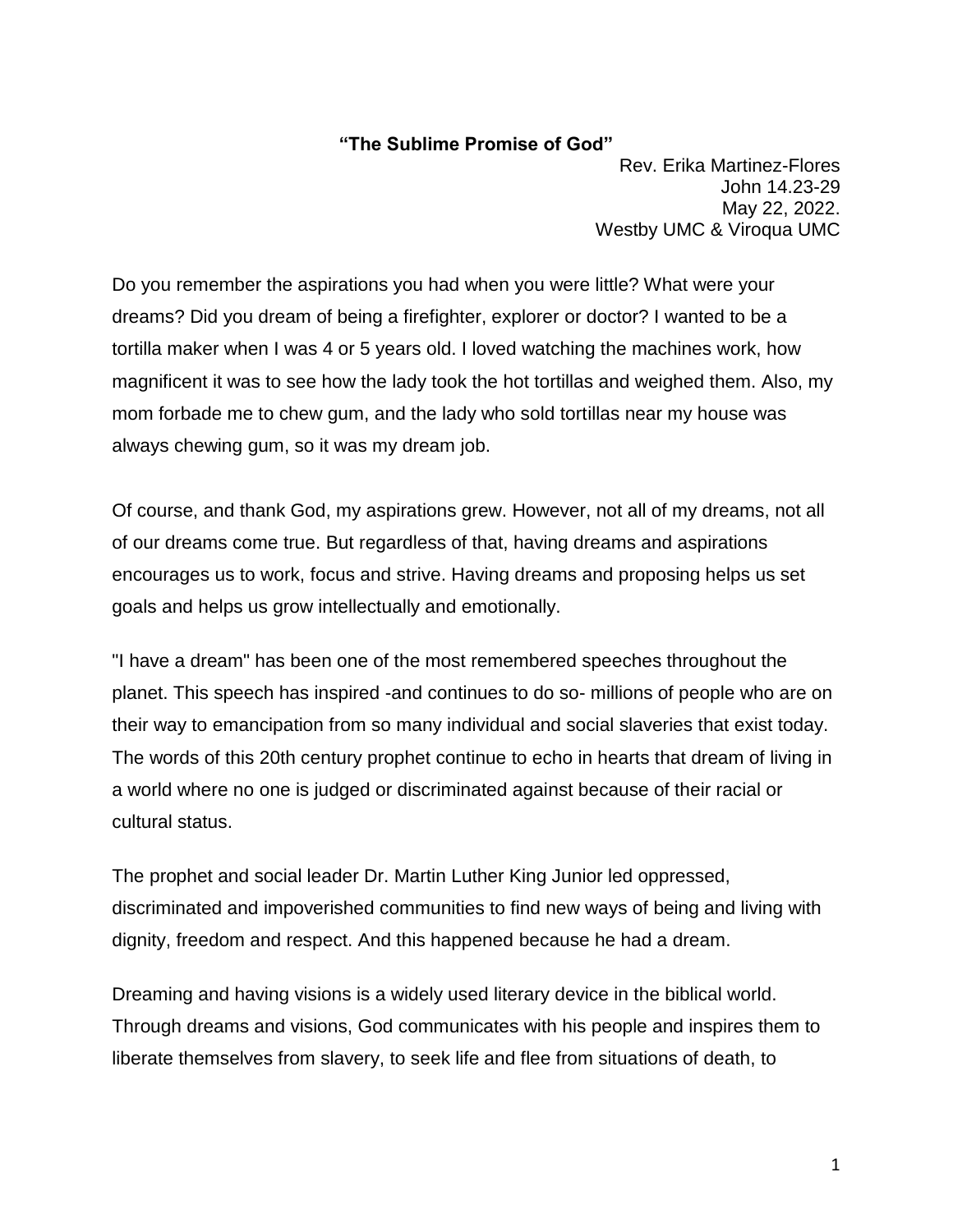evangelize and form communities that live with dignity and in the love that corresponds to us as daughters. and children of God.

The apostle Paul, following a vision, feels the urgent need to get out of the familiar places and embark on a missionary journey to Macedonia. It is the journey with which the message of Jesus reaches what is now Europe for the first time. Who could imagine that such a vision would cause Paul to bring nascent Christianity to all of Europe, the land that would later become the center of Christianity!

John, to whom the book of Revelation is attributed, tells us the vision of a new Jerusalem. This time the vision is not about a mission, but about the future that surpasses the time and space that we live in today. It is the vision that transports us to the spiritual world that awaits us all and that our hearts yearn for and seek hard.

Jerusalem, the new city, where the totality of God's love flourishes and "the tree of true life grows"; where we will no longer be illuminated by the light of the sun, the moon or the stars, but by the total presence of God, Light of all nations. This is a sublime, mystical vision that opens our soul to accept that death is not an end, but part of a process of transformation towards that secure future promised by Christ and majestically revealed by John in this text of the Bible.

Jesus is the complete fulfillment of God's promise. All the dreams and visions of God are fulfilled in the person of Jesus, which do not end with his death, but are resurrected and live in his people. His kingdom project lives in us - his disciples and his disciples who follow in his footsteps.

As people of faith we carry the promise of God to future generations; This is precisely why Jesus promises us the presence of the Holy Spirit, so that we may be the promise of God, so that he lives within us and guides us towards that new Jerusalem.

In Jesus we see how God does not remain silent in the face of the uncertainty of his death. He speaks, promises and fulfills by sending us his Spirit. Today we live the promise of Jesus and we become the people of the era of the Spirit. That is why we live